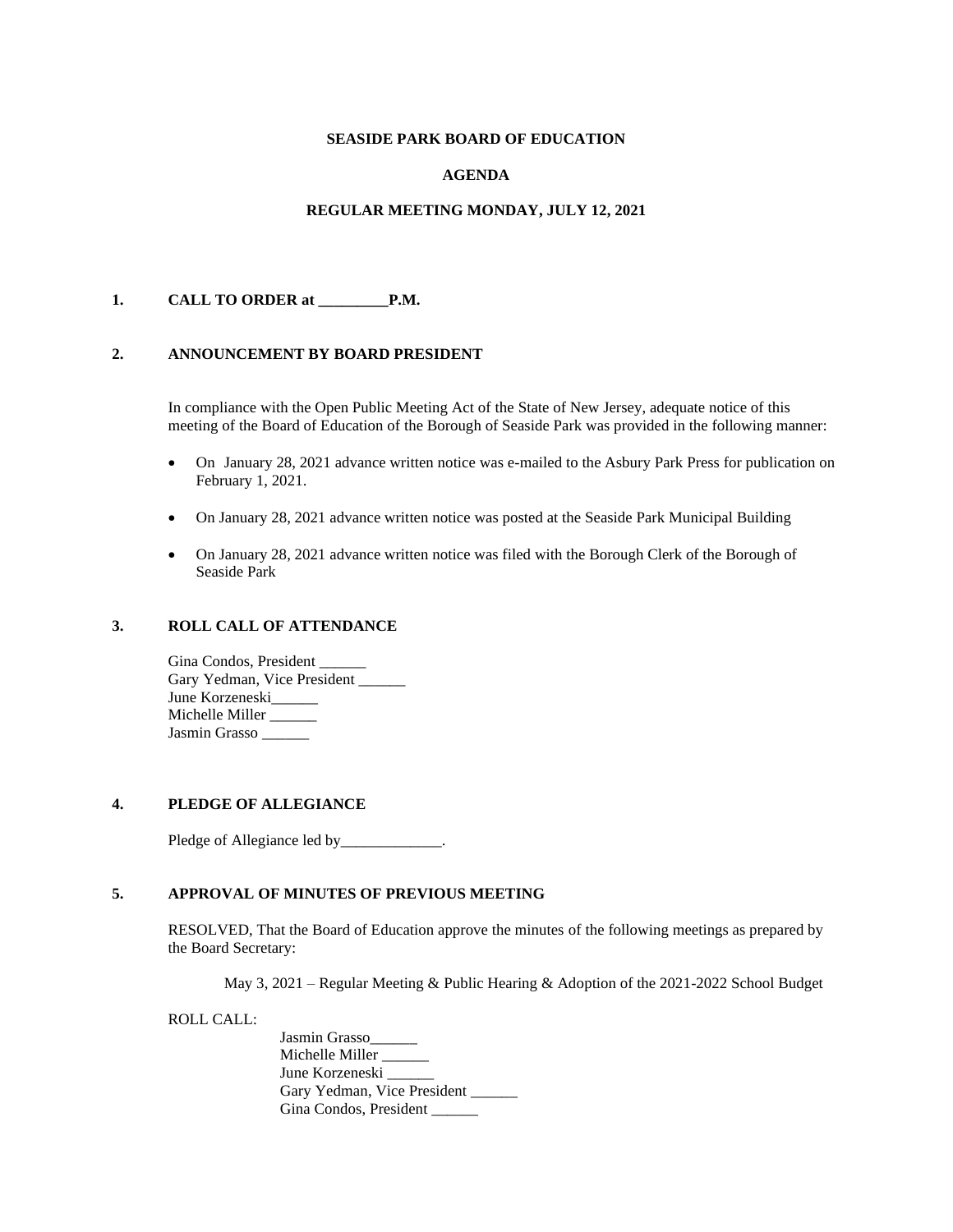## **6. COMMUNICATIONS**

• Letter dated May 26, 2021 from The Barrier Island Pickleball Association

## **7. BOARD DISCUSSION**

## **8. PUBLIC COMMENTS ON AGENDA ITEMS**

# **9. ANNUAL APPOINTMENTS/APPROVALS**

#### A. Affirmative Action Officer

Approval to appoint Barry Parliman as Affirmative Action Officer for the 2021-2022 school year, commencing July 1, 2021 through June 30, 2022.

#### B. Public Agency Compliance Officer

Approval to appoint Barry Parliman as Public Agency Compliance Officer for the 2021-2022 school year, commencing July 1, 2021 through June 30, 2022.

## C. Auditor

Approval to appoint Robert A. Hulsart & Company, as School Board Auditors for the 2021-2022 school year.

# D. Board Attorney

Approval to appoint Robert Budesa, Esquire, as Board Attorney for the 2021-2022 school year as per contract.

# E. Asbestos Management Officer

Approval to appoint Barry Parliman as Asbestos Management Officer for the 2021-2022 school year, commencing July 1, 2021 through June 30, 2022.

# F. Safety & Health Designee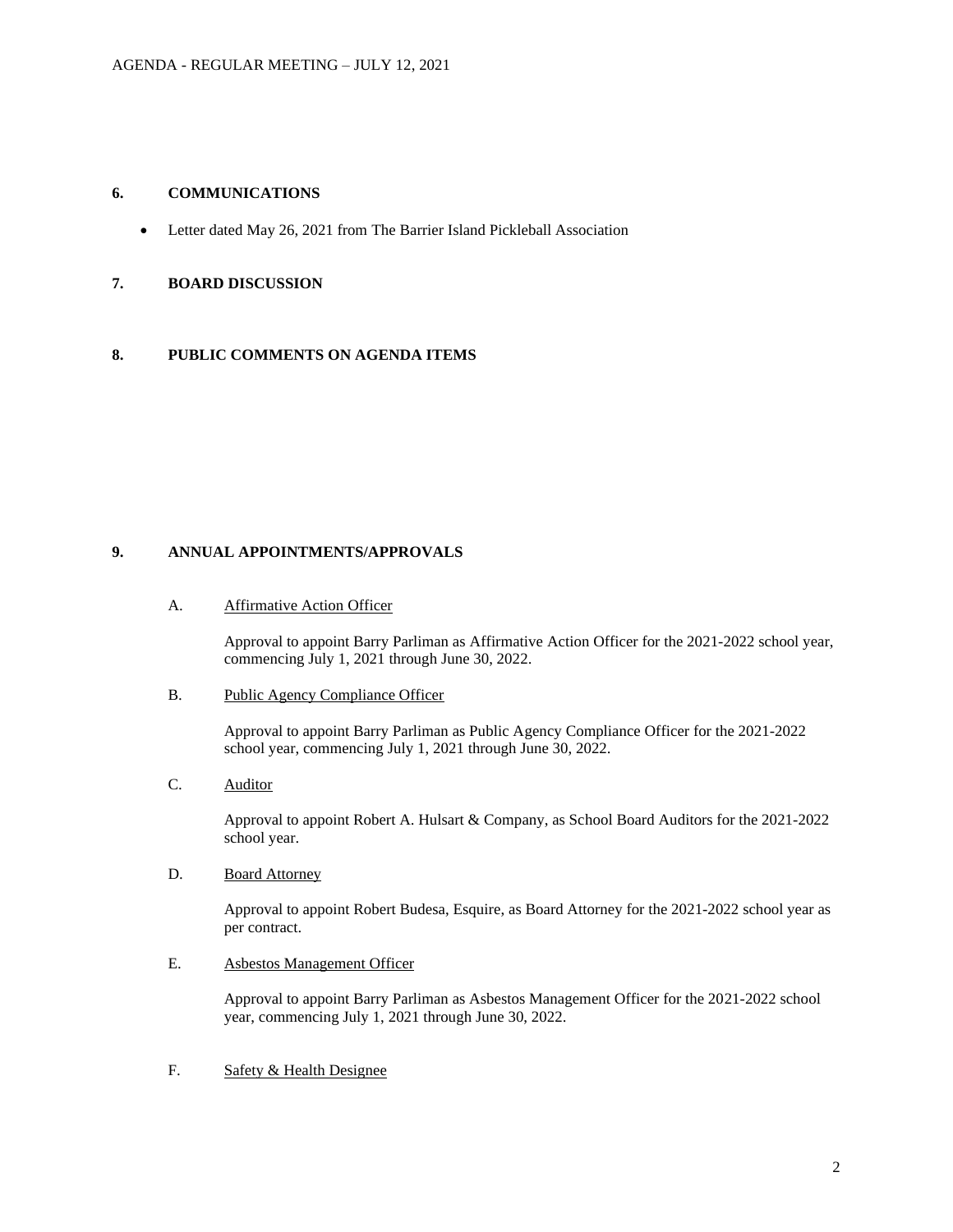Approval to appoint Barry Parliman as Safety & Health Designee for the 2021-2022 school year, commencing July 1, 2021 through June 30, 2022.

## G. Indoor Air Quality Designee

Approval to appoint Barry Parliman as Indoor Air Quality Designee for the 2021-2022 school year, commencing July 1, 2021 through June 30, 2022.

## H. Broker of Record

Approval to appoint CBIZ Insurance Agency as the Seaside Park Board of Education Broker of Record for the 2021-2022 school year, commencing July 1, 2021 through June 30, 2022.

# I. IPM Coordinator

Approval to appoint Barry Parliman as Integrated Pest Management Coordinator for the 2021- 2022 school year, commencing July 1, 2021 through June 30, 2022.

# J. Right to Know Officer

Approval to appoint Barry Parliman as Right to Know Officer for the 2021-2022 school year, commencing July 1, 2021 through June 30, 2022.

## K. Custodian of Records

Approval to appoint Barry Parliman as Custodian of Records for the 2021-2022 school year, commencing July 1, 2021 through June 30, 2022.

#### L. AHERA Coordinator

Approval to appoint Barry Parliman as AHERA Coordinator for the 2021-2022 school year, commencing July 1, 2021 through June 30, 2022.

#### M. Official Depositories

Approval to designate Ocean First Bank, Wells Fargo Bank, and Bank of America, as the official depositories for the 2021-2022 school year, commencing July 1, 2021 through June 30, 2022.

## N. Policies/Regulations

Approval to continue all Policies/Regulations currently in effect through the 2021-2022 school year.

ROLL CALL:

Jasmin Grasso\_\_\_\_\_\_ Michelle Miller \_\_\_\_\_ June Korzeneski Gary Yedman, Vice President Gina Condos, President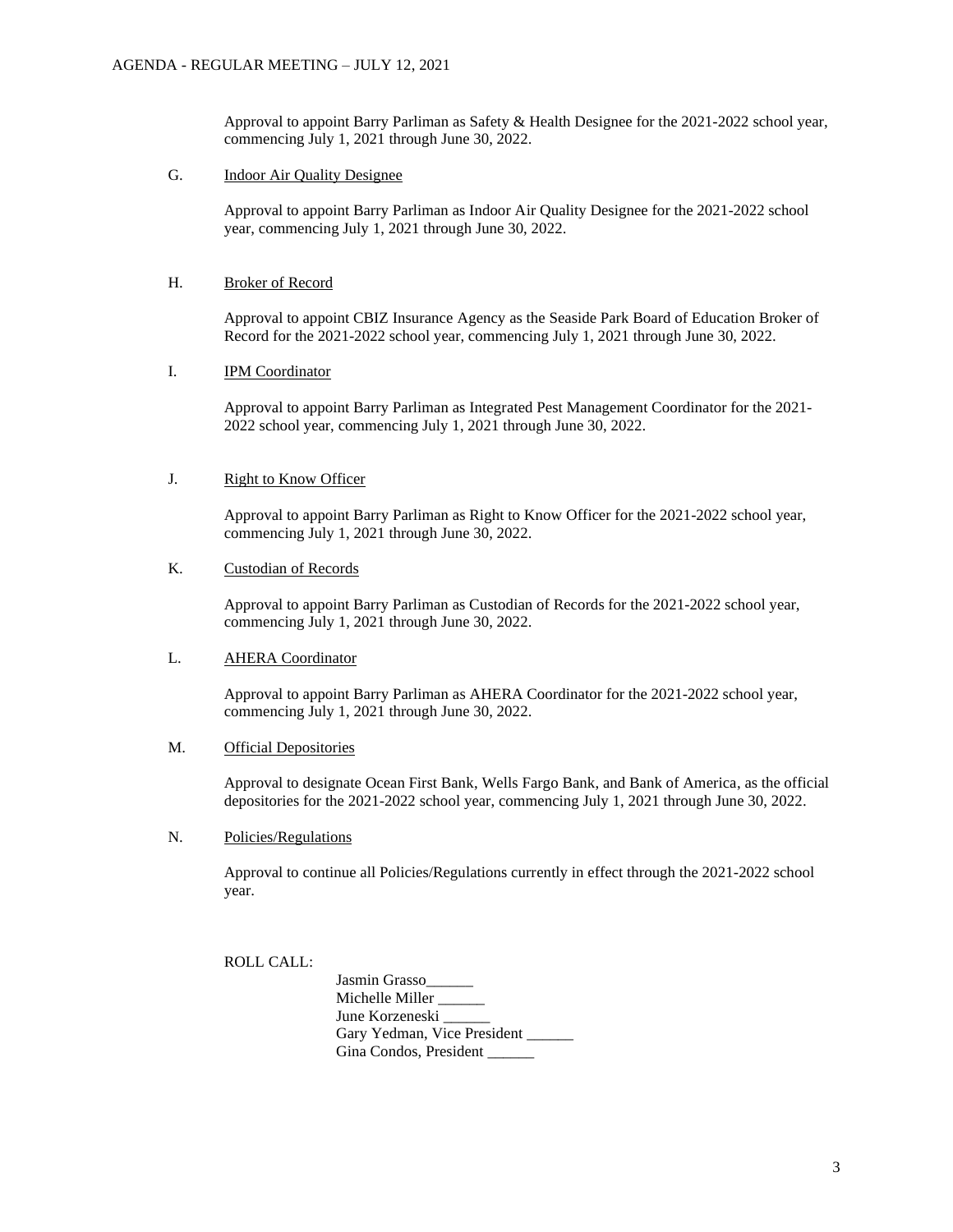## **10. FINANCE**

- A. To authorize the School Business Administrator to advertise for bids, goods and services as needs arise during the 2021-2022 school year.
- B. To approve use of the Uniform Minimum Chart of Accounts for the State of New Jersey Department of Education for the 2021-2022 school year.
- C. To authorize the School Business Administrator to pay bills between Board of Education Meetings with the bills to be approved at the next Regular Board of Education Meeting.
- D. To approve the procurement of goods and services on an as needed basis from State Agencies through State Contracts, and to approve the quote and bidding thresholds of \$3,900 and \$26,000 respectively.
- E. To authorize the Business Administrator/Board Secretary, Board President, Board Vice-President, and Treasurer of School Monies to sign warrants.
- F. To approve Robert's Rules of Order Parliamentary Procedures.

ROLL CALL:

| Jasmin Grasso               |
|-----------------------------|
| Michelle Miller             |
| June Korzeneski             |
| Gary Yedman, Vice President |
| Gina Condos, President      |

## **11. RESOLUTIONS**

#### A. APPROVAL OF CONTRACT FOR THE BUSINESS ADMINISTRATOR

RESOLVED, That the Board of Education approve the contract of Barry J. Parliman, Business Administrator/Board Secretary, approved by the county office, for the 2021-2022 school year at a salary of \$27,309.00.

## B. AUTHORIZATION FOR APPOINTMENT OF BOARD OFFICE SECRETARY

RESOLVED, That the Board of Education authorize the appointment of Elizabeth D'Aloisio as Secretary in the Board Office for the 2021-2022 school year commencing July 1, 2021 and only through June 30, 2022 in accordance with the approved employment contract at the annual salary of \$26,350.48.

## C. AUTHORIZATION FOR EMPLOYMENT OF TREASURER OF SCHOOL MONIES

RESOLVED, That the Board of Education authorize employment of Elizabeth Sarantinoudis as Treasurer of School Monies for the 2021-2022 school year at the annual salary of \$4,702.00.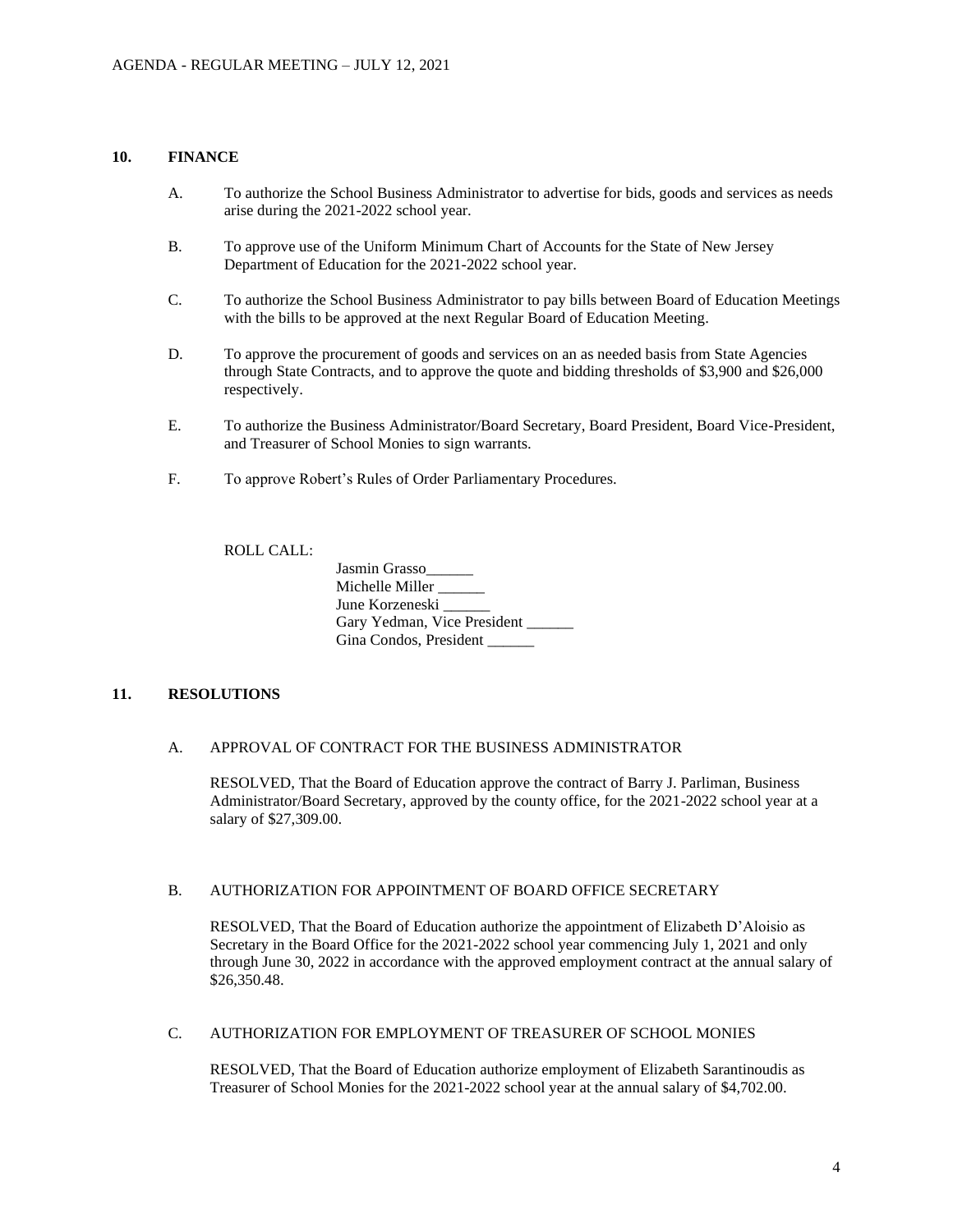#### D. AUTHORIZATION FOR APPOINMENT OF PART-TIME CUSTODIAN

RESOLVED, That the Board of Education authorize the appointment of the following Part-Time Custodian, as needed, in the Seaside Park Elementary School for the 2021-2022 school year commencing July 1, 2021 and only through June 30, 2022.

Guy Mueller \$14.42/hour

## E. AUTHORIZATION FOR APPROVAL OF CONTRACT WITH SIGMABIT TECHNOLOGY, INC.

RESOLVED, That the Board of Education approve the contract with Sigmabit Technology, Inc. for an Annual User License Agreement effective July 1, 2021 through June 30, 2022.

## F. CONFIRMATION FOR USE OF BUILDING

RESOLVED, That the Board of Education confirm use of the building for the Seaside Park Police Department for tactical training on June 16, 2021 between the hours of 8:00 A.M. and 4:00 P.M.

## G. AUTHORIZATION FOR USE OF BUILDING

RESOLVED, That the Board of Education authorize use of the building for the Toms River Police Department for tactical training on the following dates; September 7, 9, 14, 15, 16, 21, 23, 28, 30, 2021; between the hours of 8:00 A.M. and 4:00 P.M.

## H. AUTHORIZATION FOR USE OF BUILDING

RESOLVED, That the Board of Education authorize use of the library for the Seaside Park Book Club on Tuesday evenings starting September 7, 2021 and monthly thereafter, between the hours of 7:00 P.M. and 9:00 P.M.

## I. AUTHORIZATION FOR USE OF BUILDING

RESOLVED, That the Board of Education authorize use of one classroom for Geraldine Marino of Seaside Park for private tutoring on Thursdays for 2 hours per day.

## J. AUTHORIZATION FOR USE OF BUILDING

RESOLVED, That the Board of Education authorize use of two-three classrooms for Roden Krai for the purpose of teaching Bulgarian classes on Saturdays during the school year between the hours of  $2:00 \text{ P.M.} - 5:00 \text{ P.M.}$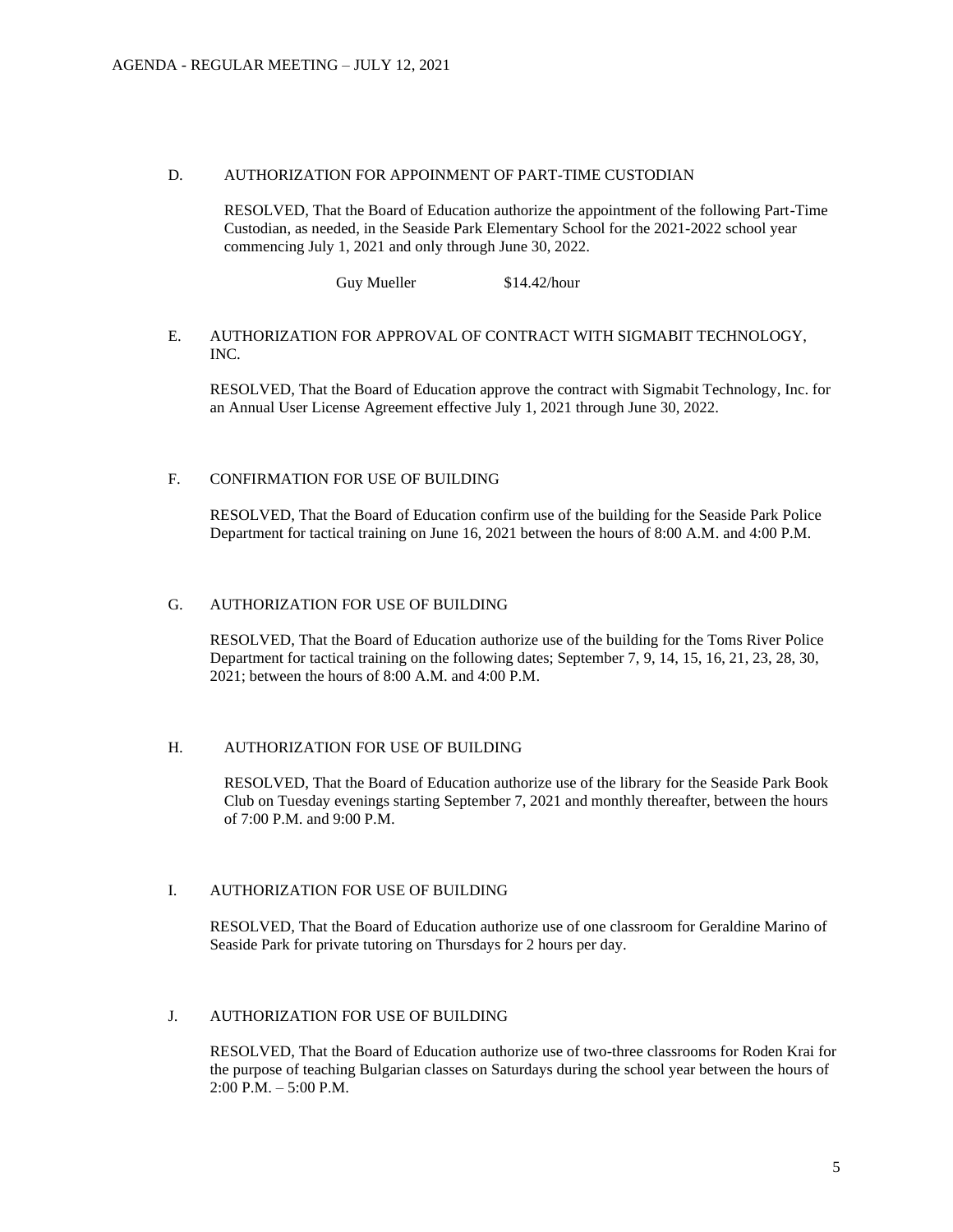## K. CONFIRMATION OF 2020-2021 PURCHASE ORDERS

RESOLVED, That the Board of Education confirm the following 2020-2021 purchase orders in the various categories and amounts shown for a total of \$139,584.64

| $P.O.$ # | <b>VENDOR</b>               | <b>DESCRIPTION</b>               | <b>ACCOUNT</b> | <b>AMOUNT</b> |
|----------|-----------------------------|----------------------------------|----------------|---------------|
| 2021-138 | Lavallette BOE              | Tuition-March/April              | 11-999-100-561 | 25,866.72     |
| 2021-139 | Optimum                     | Internet                         | 11-999-230-530 | 179.78        |
| 2021-140 | Ozane                       | <b>Outside Maintenance</b>       | 11-999-261-420 | 203.00        |
| 2021-141 | Berry, Sahradnik, et al     | <b>Legal Services</b>            | 11-999-230-331 | 135.00        |
| 2021-142 | <b>NJNG</b>                 | <b>Gas Supply</b>                | 11-999-262-621 | 916.20        |
| 2021-143 | Universal Janitorial        | <b>Custodial Supplies</b>        | 11-999-262-610 | 70.00         |
| 2021-144 | <b>ADP</b>                  | <b>Payroll Processing</b>        | 11-999-230-339 | 276.49        |
| 2021-145 | <b>TRBOE</b>                | <b>Tuition Regular-April</b>     | 11-999-100-561 | 7,721.70      |
| 2021-145 | <b>TRBOE</b>                | Tuition Spec Ed-April            | 11-999-100-562 | 12,040.52     |
| 2021-145 | <b>TRBOE</b>                | Transportation                   | 11-999-270-513 | 1,953.01      |
| 2021-146 | <b>UGI</b> Energy           | Gas Delivery                     | 11-999-262-621 | 499.66        |
| 2021-147 | AT&T                        | Telephone                        | 11-999-230-530 | 746.04        |
| 2021-149 | <b>FEMA</b> Finance         | CDL Loan                         | 40-701-510-910 | 16,092.72     |
| 2021-150 | <b>TRBOE</b>                | <b>Tuition Regular-May</b>       | 11-999-100-561 | 7,721.70      |
| 2021-150 | <b>TRBOE</b>                | Tuition Spec Ed-May              | 11-999-100-562 | 13,421.00     |
| 2021-150 | <b>TRBOE</b>                | Transportation                   | 11-999-270-513 | 1,871.09      |
| 2021-151 | <b>Brick Twp BOE</b>        | <b>Tuition Regular-April</b>     | 11-999-100-561 | 2,372.48      |
| 2021-152 | JCP&L                       | Electricity                      | 11-999-262-622 | 374.83        |
| 2021-153 | <b>Staples</b>              | Office Supplies                  | 11-999-230-610 | 65.50         |
| 2021-154 | Lavallette BOE              | Tuition-May/June                 | 11-999-100-561 | 22,857.10     |
| 2021-155 | <b>Asbury Park Press</b>    | Advertising                      | 11-999-230-530 | 176.30        |
| 2021-157 | Bahr & Sons                 | <b>Electric Repairs</b>          | 11-999-230-339 | 735.00        |
| 2021-158 | Wells Fargo Vendor          | Copier                           | 11-999-230-530 | 84.27         |
| 2021-159 | Berry, Sahradnik, et al     | <b>Legal Services</b>            | 11-999-230-331 | 68.85         |
| 2021-160 | <b>Central Regional BOE</b> | <b>Transportation Lavallette</b> | 11-999-270-513 | 19,170.50     |
| 2021-161 | <b>NJNG</b>                 | <b>Gas Supply</b>                | 11-999-262-621 | 720.26        |
| 2021-162 | Boro of SSP                 | Water/Sewer                      | 11-999-262-490 | 210.00        |
| 2021-163 | <b>ADP</b>                  | <b>Payroll Processing</b>        | 11-999-230-339 | 296.29        |
| 2021-164 | Lavallette Hardware         | Maintenance Supplies             | 11-999-261-610 | 38.39         |
| 2021-165 | <b>CIT</b>                  | Phone System                     | 11-999-230-530 | 93.29         |
| 2021-166 | <b>Central Regional BOE</b> | Transportation                   | 11-999-270-513 | 1000.00       |
| 2021-167 | <b>UGI Energy</b>           | Gas Delivery                     | 11-999-262-621 | 346.95        |
| 2021-168 | Ajay Plumbing               | Cleaning & Repair                | 11-999-262-420 | 550.00        |
| 2021-169 | <b>SSPBOE</b>               | <b>PERS</b>                      | 11-999-291-241 | 710.00        |

ROLL CALL:

| Jasmin Grasso               |  |
|-----------------------------|--|
| Michelle Miller             |  |
| June Korzeneski             |  |
| Gary Yedman, Vice President |  |
| Gina Condos, President      |  |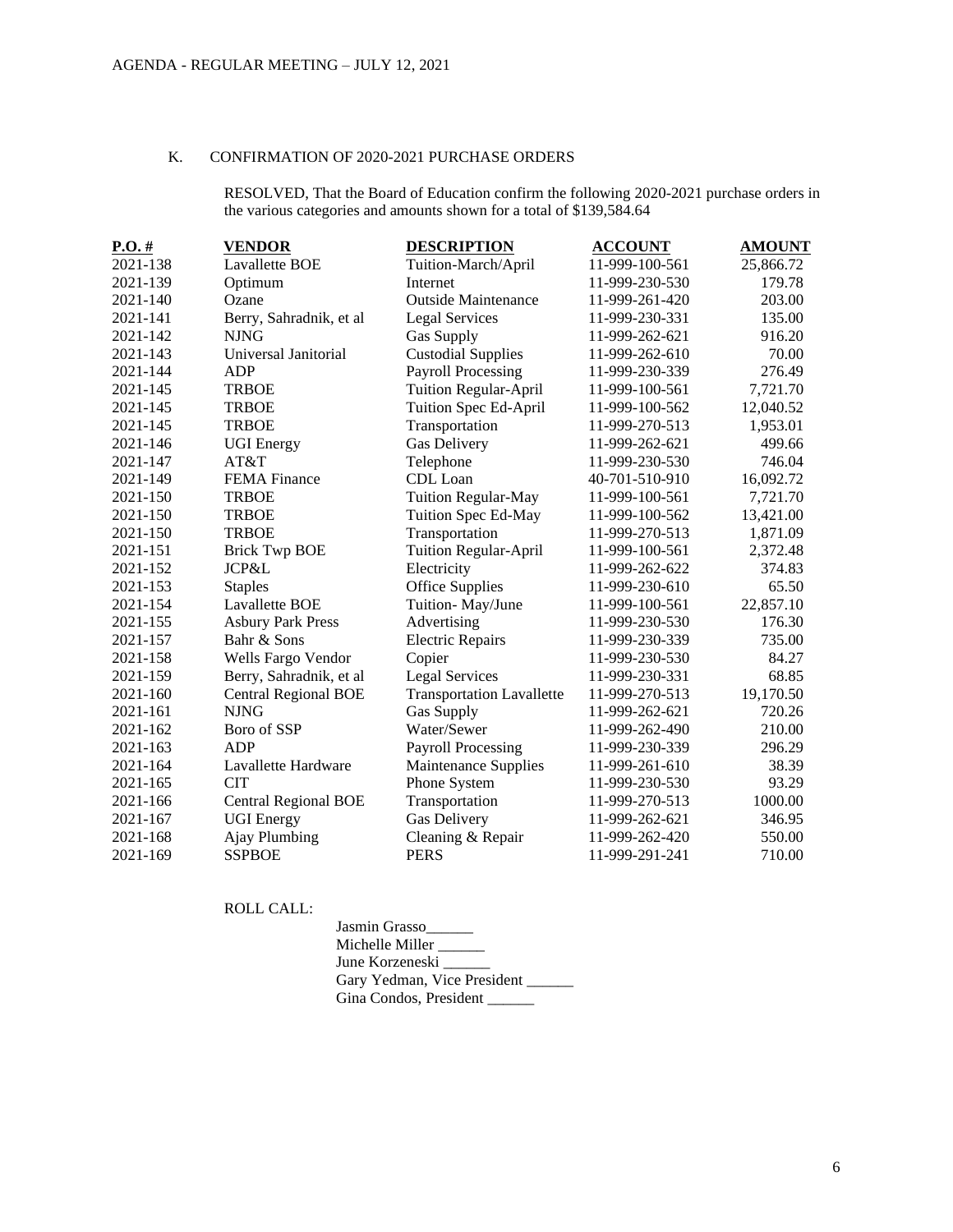#### **12. SCHOOL BUSINESS ADMINISTRATOR REPORT - Mr. Barry J. Parliman**

#### A. APPROVAL OF FINANCIAL REPORTS

RESOLVED, That the Board of Education accept and file the following financial reports for the period ending April 30, 2021 and May 31, 2021; copy to follow in the minutes of this meeting:

- Secretary's Report of Expenditure
- Treasurer of School Monies Report

## ROLL CALL:

| Jasmin Grasso               |  |
|-----------------------------|--|
| Michelle Miller __          |  |
| June Korzeneski             |  |
| Gary Yedman, Vice President |  |
| Gina Condos, President      |  |

## B. APPROVAL OF BUDGET LINE ITEM REPORT

RESOLVED, That the Board of Education, pursuant to N.J.A.C. 6:20-2.113(e)\*, do hereby certify that as of April 30, 2021 and May 31, 2021, after review of the Secretary's monthly financial report (appropriations section) and upon consultation with the appropriate district officials, that to the best of our knowledge no major account or fund has been over expended in violation of N.J.A.C. 6:20-2.12(b)\* and that sufficient funds are available to meet the district's financial obligations for the remainder of the fiscal year.

ROLL CALL:

| Jasmin Grasso               |
|-----------------------------|
| Michelle Miller             |
| June Korzeneski             |
| Gary Yedman, Vice President |
| Gina Condos, President      |

## **13. PAYMENT OF BILLS**

RESOLVED, That the Board of Education authorize payment of the bills as shown on the bill list dated July 12, 2021 when signed by a majority of the members, in the total amount of \$151,292.69; copy to follow in the minutes.

ROLL CALL:

| Jasmin Grasso               |  |
|-----------------------------|--|
| Michelle Miller             |  |
| June Korzeneski             |  |
| Gary Yedman, Vice President |  |
| Gina Condos, President      |  |